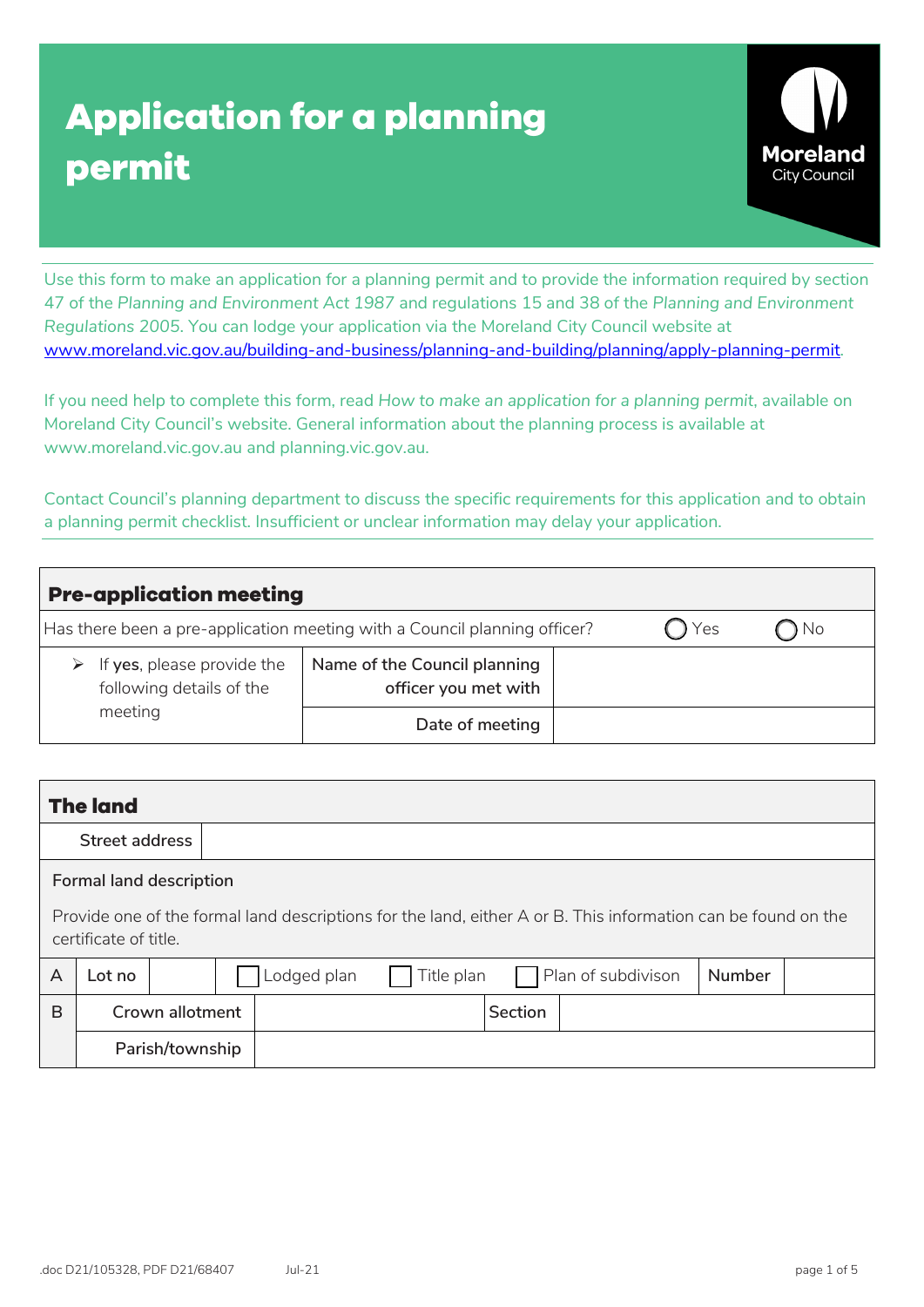#### **Describe how the land is used and developed now**

For example, vacant, three dwellings, medical centre with two practitioners, licensed restaurant with 80 seats.

## **The proposal**

You must give full details of your proposal and attach the information required to assess the application. If you do not give enough detail or an adequate description of the proposal you will be asked for more information. This will delay your application.

Read *How to make an application for a planning permit*, available on Council's website, if you need help in describing your proposal.

#### **For what use, development or other matter do you require a permit?**

| <b>Encumbrances on title</b> |  |
|------------------------------|--|
|------------------------------|--|

| Is the land affected by an encumbrance such as restrictive covenant, section 173  |                            |  |
|-----------------------------------------------------------------------------------|----------------------------|--|
| agreement or other obligations on title such as an easement or building envelope? | $\bigcap$ No $\bigcap$ Yes |  |
| Encumbrances are identified on the certificate of title.                          |                            |  |

If **yes**, attach a copy of the document (instrument) specifying the details of the encumbrance.

| Where there is an encumbrance on the title, does the proposal breach it in any way? $\quad$ $\bigcap$ No $\quad$ $\bigcap$ Yes |  |
|--------------------------------------------------------------------------------------------------------------------------------|--|
|                                                                                                                                |  |

- If **yes**, contact Council for advice on how to proceed before continuing with this application
	- Note Council must not grant a permit that authorises anything that would result in a breach of a registered restrictive covenant (sections 61(4) and 62 of the *Planning and Environment Act 1987*).

Contact Council and/or an appropriately qualified person for advice.

| <b>Cost of building and work/permit fees</b>                                                                                                                                  |           |  |  |  |  |
|-------------------------------------------------------------------------------------------------------------------------------------------------------------------------------|-----------|--|--|--|--|
| Most applications require a fee to be paid. Where development is proposed, the value of the<br>development affects the fee. Contact Council to determine the appropriate fee. |           |  |  |  |  |
| Estimated cost of development for which the permit is required (including GST).<br>You may be required to verify this estimate.                                               | Cost \$   |  |  |  |  |
| Do you require a receipt for the permit fee?                                                                                                                                  | Yes<br>Νo |  |  |  |  |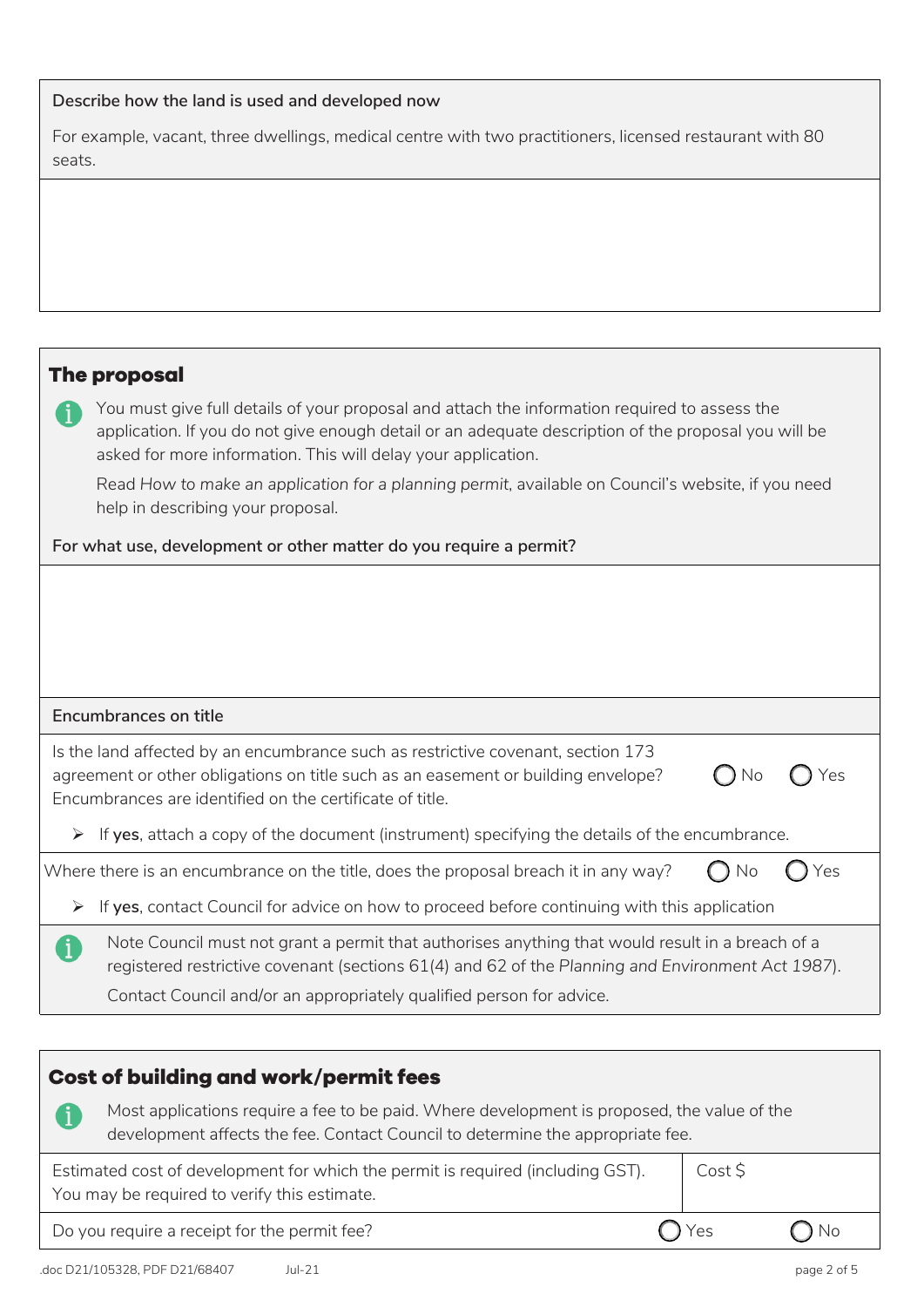| <b>Applicant details</b> |  |  |             |  |  |
|--------------------------|--|--|-------------|--|--|
| Given name               |  |  | Family name |  |  |
| Company (optional)       |  |  |             |  |  |
| Email                    |  |  | Phone       |  |  |
| Postal address           |  |  |             |  |  |

| <b>Owner details</b>      |  |             |  |  |
|---------------------------|--|-------------|--|--|
| Same as applicant details |  |             |  |  |
| Given name                |  | Family name |  |  |
| Company (optional)        |  |             |  |  |
| Email                     |  | Phone       |  |  |
| Postal address            |  |             |  |  |

## **Personal information and privacy**

Plans and documents you submit are placed online as part of the planning process. Council must seek your consent to publish the personal information contained in the documents you submit online. You must also ensure that you do not submit any personal information or copyright material of third parties without their informed consent.

If you do not consent to the publication of the personal information you will be asked to supply a fully redacted set of plans and documents with all personal information removed in addition to the ones submitted with the application. The application will not be able to proceed until these documents are submitted.

I consent to the publication of personal information in the documents I have submitted to Council and I agree that I have obtained the informed consent of any third party to publish personal information contained in the material I have provided and the material provided does not breach any third party's right to privacy and copyright.  $\bigcirc$ 

I DO NOT consent to the publication of personal information in the documents I have submitted to Council. I have instead provided an additional fully redacted copy of all the documents provided to Council with all personal information removed that Council may publish.

 $\bigcirc$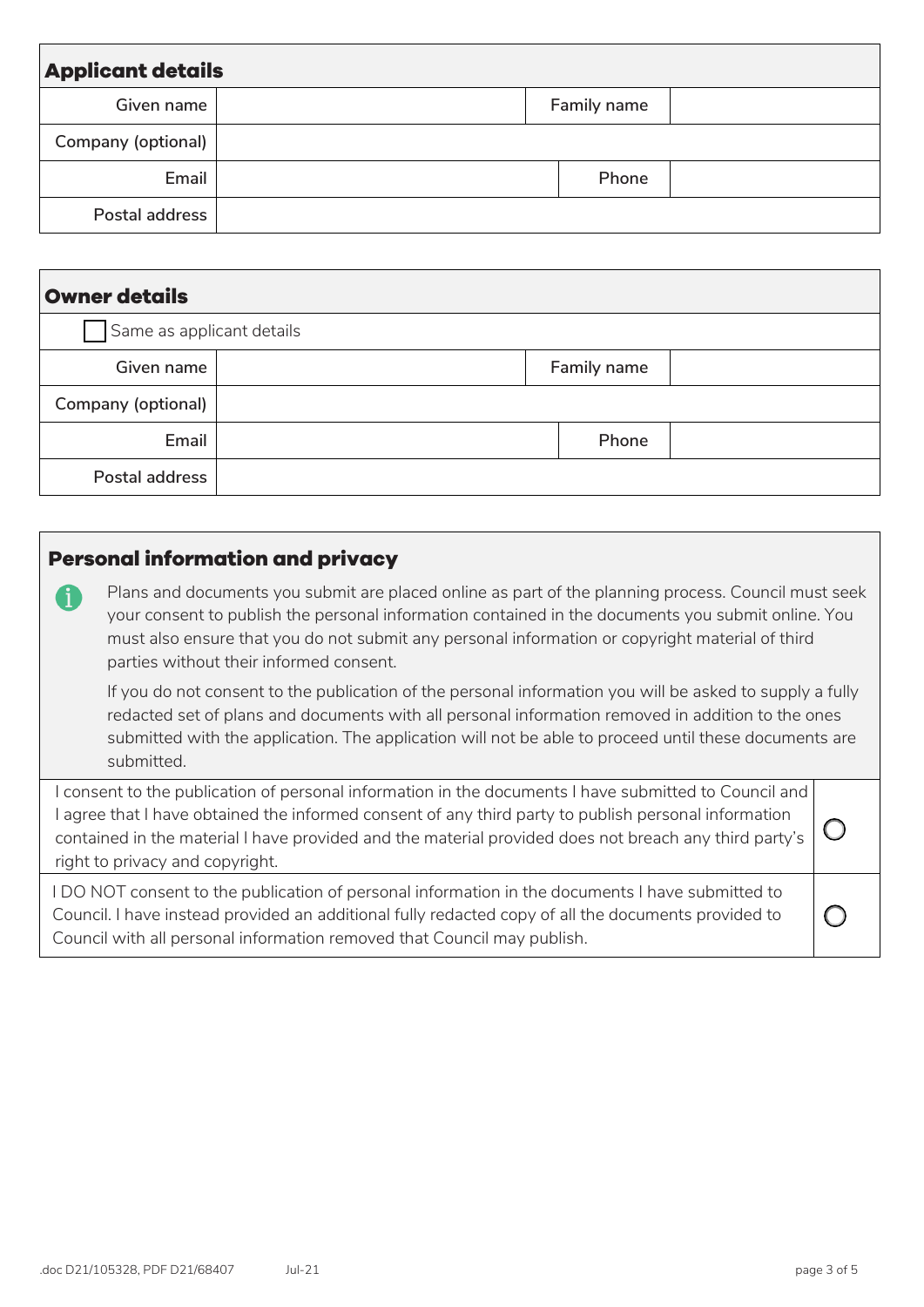## **Submission checklist**

 $\mathbb \mathbb \Theta$  Ensure you have:

Filled in the form completely.

Paid or included the application fee; see [www.moreland.vic.gov.au/building-and-business/planning](https://www.moreland.vic.gov.au/building-and-business/planning-and-building/planning/planning-fees/)[and-building/planning/planning-fees.](https://www.moreland.vic.gov.au/building-and-business/planning-and-building/planning/planning-fees/)

#### ☐ Attached all necessary supporting information and documents, including:

- A full copy of title information, no more than three months old, for each parcel of land forming the subject site.
- A plan of the existing conditions. Photos are also helpful.
- Plans showing the layout and details of the proposal.
- If required, a description of the likely effect of the proposal (eg traffic, noise, environmental impacts.
- Any other information required by the planning scheme, requested by Council or outlined in a Council planning permit checklist. Contact Council or refer to Council planning permit checklists for more information about Council's requirements.
- Where an encumbrance exists, a copy of the document (instrument) specifying the details of the encumbrance.

Signed the declaration below.

### **Signature and declaration**



Complete one of A, B or C.

Remember it is against the law to provide false or misleading information, which could result in a heavy fine and cancellation of the permit.

#### **A Owner/applicant**

| I declare that I am the applicant and owner of the land and all the information in this application is true and |  |  |
|-----------------------------------------------------------------------------------------------------------------|--|--|
| correct.                                                                                                        |  |  |

| Signature      |                                                                             |      |  |  |  |
|----------------|-----------------------------------------------------------------------------|------|--|--|--|
| Name           |                                                                             | Date |  |  |  |
| <b>B</b> Owner |                                                                             |      |  |  |  |
|                | I declare that I am the owner of the land and I have seen this application. |      |  |  |  |
| Signature      |                                                                             |      |  |  |  |
| Name           |                                                                             | Date |  |  |  |
| C Applicant    |                                                                             |      |  |  |  |
|                | I declare that I am the applicant and:                                      |      |  |  |  |
| $\bullet$      | I have notified the owner about this application;                           |      |  |  |  |
|                | and all the information in this application is true and correct.            |      |  |  |  |
| Signature      |                                                                             |      |  |  |  |
| Name           |                                                                             | Date |  |  |  |